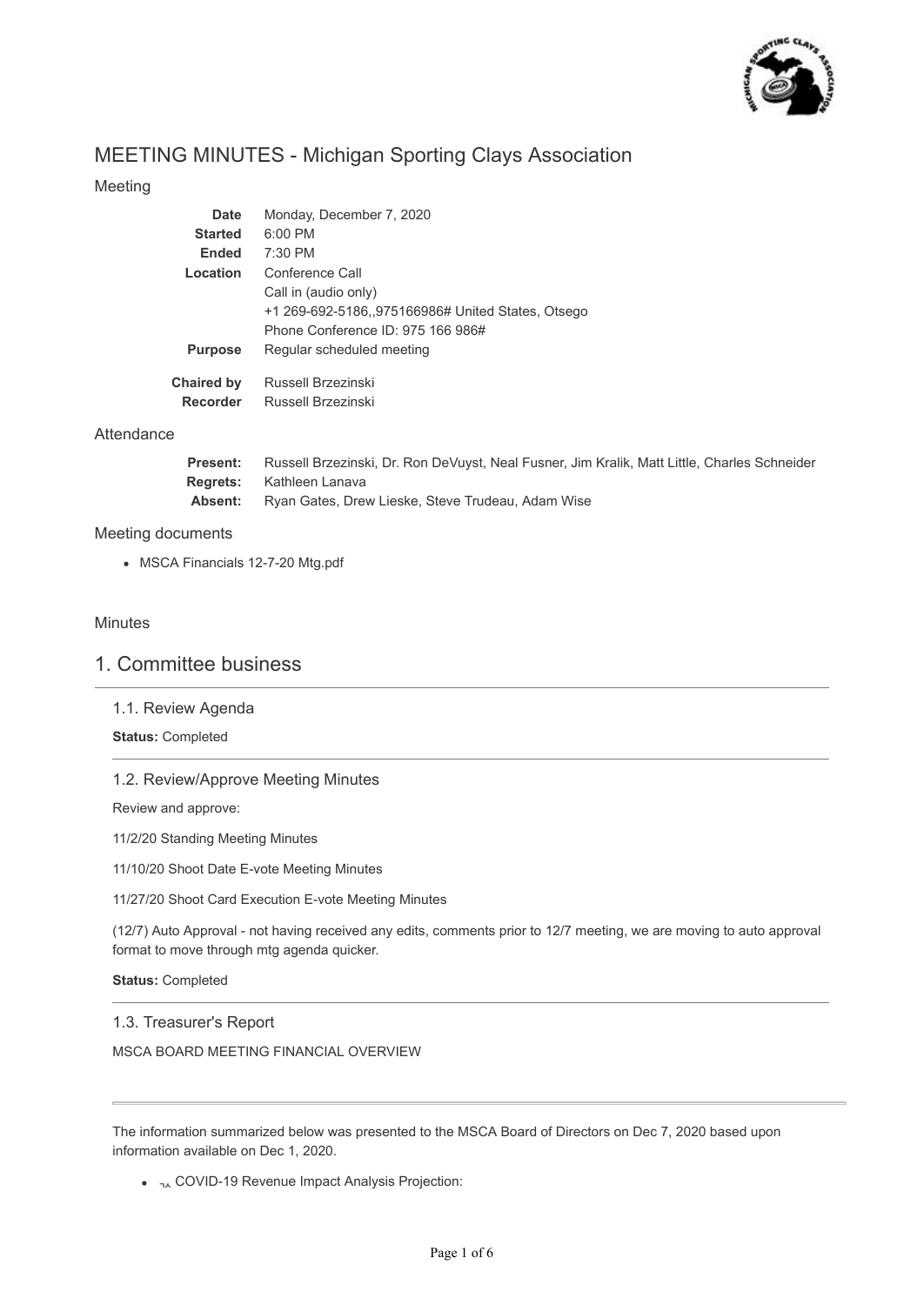

- $\overline{=}$  Estimated COVID-19 shoot cancellation revenue loss increased to \$4,377; Nov 28 Seaway cancellation.
- $\bullet$   $\lambda$  Income and expense statement:
- $\pm$  MSCA Inc. entered Nov. in the black by ≈ \$380. Additional revenue for Nov. ≈ \$412.
- Income and expense statement balance has been verified as matching the available balance in the
- MSCA business checking account as of Dec 1. All board members received documentation.
- $\bullet$  <sub>7</sub> YTD 2019 v. YTD 2020 Analysis of Business Metrics as of Dec. 1:
- Targets thrown down approximately 41 %; 505,892 thrown in `19 v. 300,425 in `20. Revenue down correspondingly; \$15,175 in `19 v. \$9,013 in `20, a negative \$6,162.

(12/7) Summary review of data presented to board previously emailed by Treasurer (N.Fusner).

Motion to accept: Charles S.

Second: Dr. Ron

Motion pass (Unanimous)

**Status:** Completed

## 1.4. Secretary's Report

Update on Shoot Dates, Shoot Cards, NSCA Contact change (added to Google Drive contact list)

New Contact for NSCA:

Lori Bauchman

NSCA Club and Shoot Services

210-688-3371 Ext. 961

lbauchman@nssa-nsca.com

(12/0) Review of items below.

Summary report on Facebook (Jim Kralik)

Miclays report - site currently down on 12/7 (drew not in attendance for BOD meeting as he was addressing the website issue)

Motion to accept the Secretary report: Matt Little Second: Neal Fusner

Motion passes unanimous

**Status:** Completed

#### 1.4.1. MSCA BOD Elections

MSCA Director Elections:

Board Members with expiring terms:

Russ Brzezinski

Ryan Gates

Charles Schneider

Nomination Email request sent: 11/1/20

Deadline for nominations: 11/15/20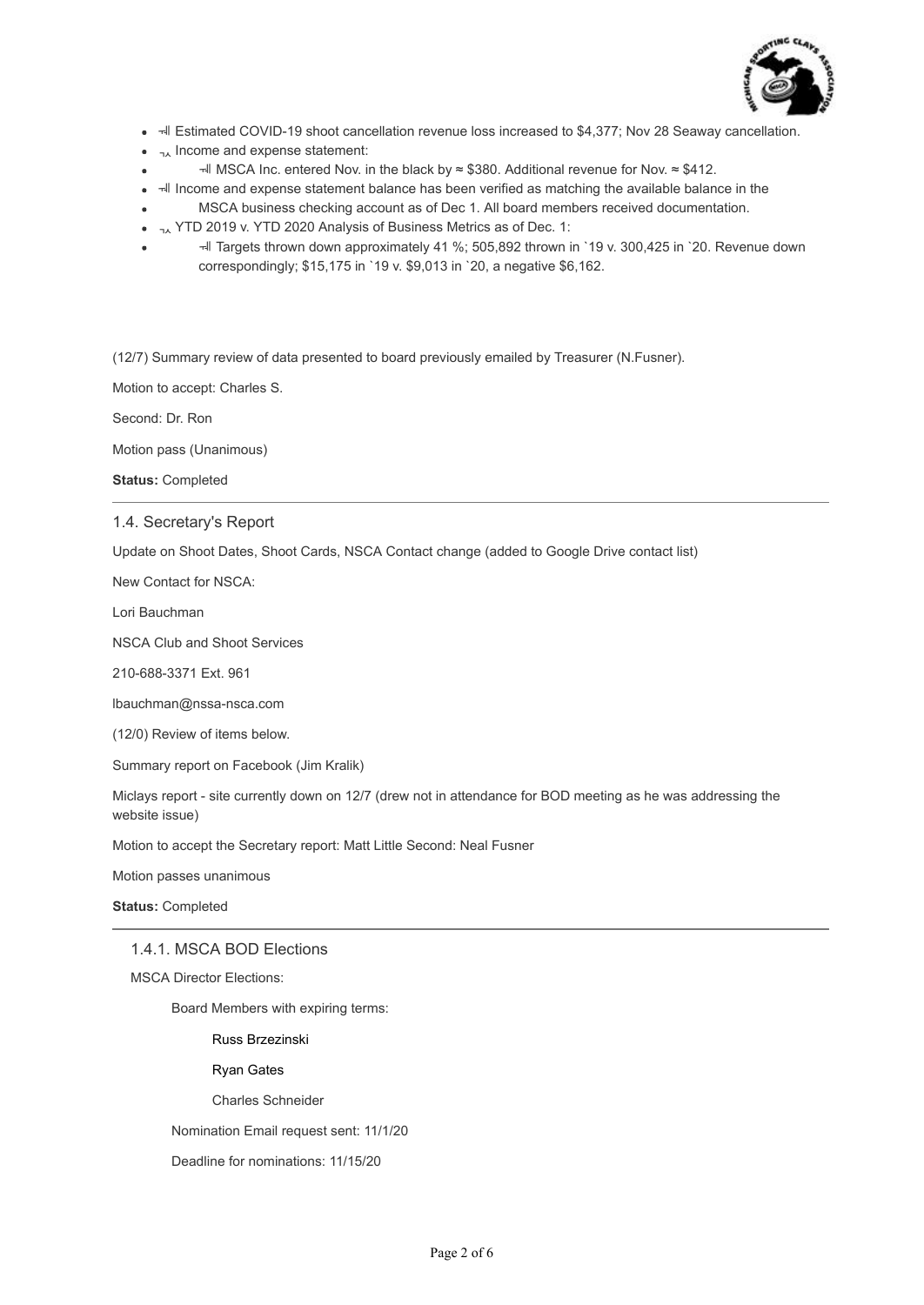

Send Ballots via email: 11/16/20 (JotForm)

Voting Deadline: 12/1/20

Double voting should be eliminated with recent member email address edits.

Russell will notify candidates of results.

Ballots to be counted using screen share at the 12/7/20 Board Meeting.

Post Nomination request on MiClays and on Facebook.

(12/7) Reviewed Election results for three open director positions.

Russell Brzezinski (Current President)

Fred Kaschak (New Director)

Charlie Schneider (Current Director)

All will receive acknowledgment and welcome to the board letter. -sent by Russell

Copy of correspondence to be archived in our google folder.

**Status:** Completed

1.4.2. Member Outreach - Facebook

(12/7) summary review by Jim Kralik

**Status:** Completed

1.4.3. Member Outreach - Miclays.com

(12/7) No report - Drew was addressing website issue

**Status:** Completed

# 2. OLD BUSINESS

2.1. State Shoot/GLC Host Club Participation & Process for Determining State Shoot Venue

Discussed at 4/22/20 Meeting: We need to understand better why there isn't greater participation from clubs to host tournaments to provide our membership with more options. Further exploration is required, may need to survey clubs. Steve recommended MSCA allow for electronic voting for the membership to decide upon the host club for the State Shoot. Kathy made the same recommendation last year. It was not supported. Again, this would require a By-laws change. Concerns raised the 2/3 of the MSCA membership does not participate in the tournament. Needs further discussion. May survey the membership.

Discussed at the 6/1/20 meeting: KML can create survey re: preference for selecting shoot. Drew would like the survey to include who is allowed to vote. Jim will write something up for us to react to regarding the subject. We may not elect to poll the membership. Exploring options; needs further discussion.

Jim's 6/3/20 email to the Board:

"On the discussion of change to the selection of the State Shoot, when/if we decide to poll the membership, I would like to pose the following to the Facebook page community:

(draft) Discussion has been initiated between member shooters and the MSCA Board on the way the host venue for the State Shoot is selected. Currently, in accordance with the MSCA By-Laws Article X, the host club selection is made by the MSCA general membership by vote. Each MSCA shooter in good standing and in attendance at the current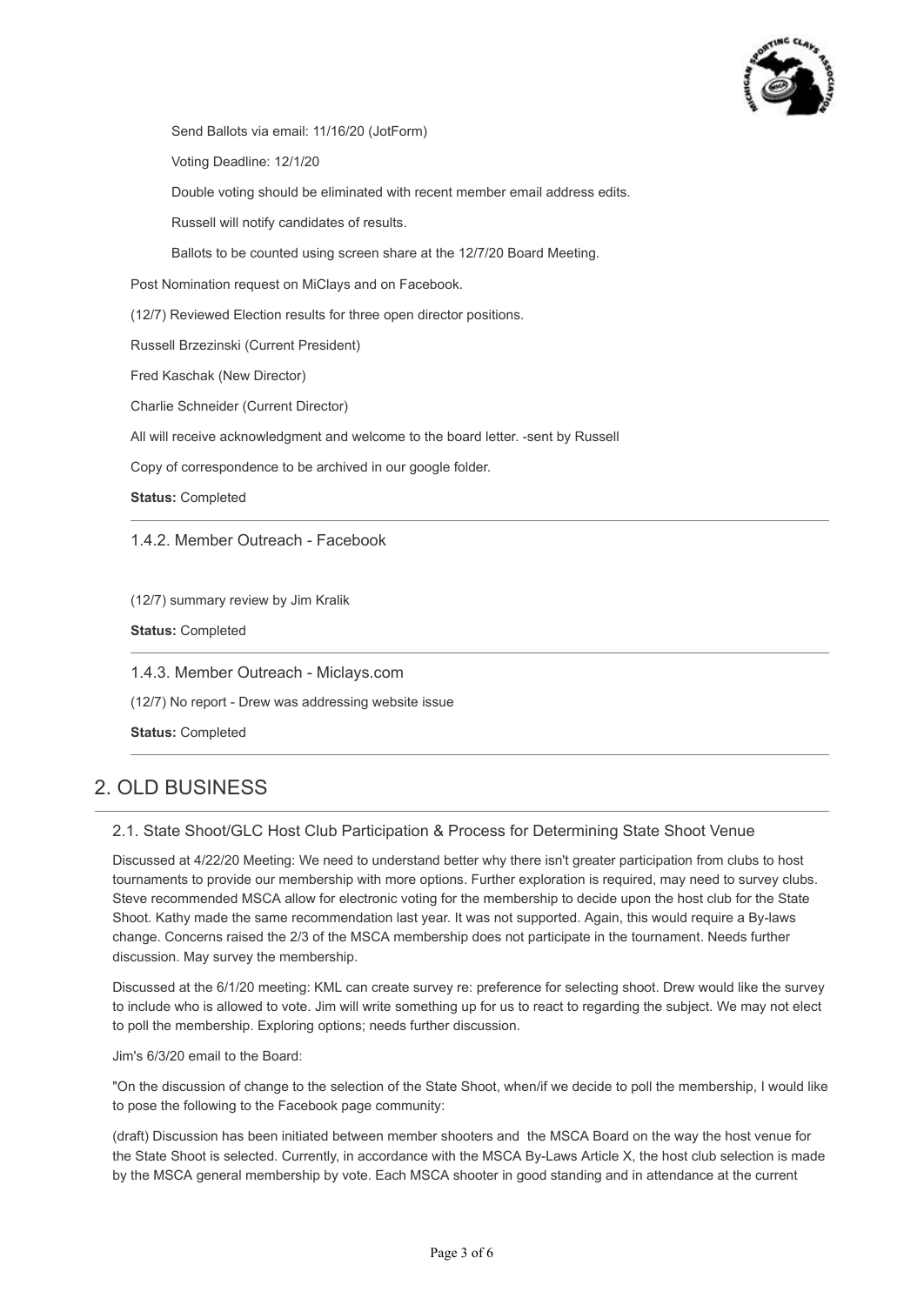

year's State Shoot selects between the presented bids. No proxy votes are allowed. An announcement is then made, usually at the State Shoot dinner.

The MSCA Board would appreciate any thoughts and suggestions from the membership on whether to continue the current State Shoot selection procedure or pursue adjustments, keeping in mind that any changes would necessitate a change also to the current By-Laws. Please respond via email or Messenger (NOT COMMENTS TO THE FACEBOOK PAGE) and include your NSCA membership number. Thank you, The MSCA Board (end draft)"

#### 7/6/20: Deferred

8/3/20: Combined this topic with 2.5: MSCA Membership Survey re: Voting on State Shoot moving forward.

Russell asked about thoughts or ideas people might have on how this could be different. There are 4 clubs that are eligible to host the State Shoot. How do we help other clubs prepare for meeting the criteria and hosting the GLC? We only receive 2 bids for the 2021 State Shoot. There was much discussion about how to promote our shoots and encourage participation, from raffles of firearms, to the "Shoot the State" campaign. It was decided that this year we will move forward with MSCA members who participate in the 2020 State Shoot voting for the 2021 State Shoot, as indicated in the Bylaws. Suggestions made regarding moving toward a rotation of qualifying clubs for the State Shoot with signed contracts (in lieu of bids) to meet expectations from the host club. If a club cannot host their year, they could pass and the venue would move to the next club in the rotation. This needs further discussion and an eventual likely vote of the MSCA membership. Any changes would require a change in the Bylaws.

9/14/20: Will hold a special meeting to address this agenda item.

10/2/20: Will wait until more Board members present.

(12/7) Dialog and discussion around how State shoot is selected and voting.

discuss current format (voting in person, at time of state shoot) pro/cons

Discussion if we should open voting to full membership- decided at this time that those who actively participate in the event should have opportunity to vote and to open it up to a general (all member) vote when ~500 of that membership does not participate in the shoot is not in the best interest of the MSCA.

more general discussion. Suggestion made for future consideration: do not require shooters that participate in state shoot to vote in person as has been the historical norm, but to send a e-vote solicitation following the shoot. those that participate will be identified and sent an email asking for their vote for the next years shoot locale. The feeling is that response rates could be higher than current, member can vote at their leisure (within time allotted).

discussed for 35min, tabled to discuss further during the next mtg on 1/4

**Status:** Completed

#### 2.2. MSCA Board Liability Insurance

6/1/20: Deferred

7/6/20: Deferred, Russell to reach out to Charles.

8/3/20: Deferred

9/14/20: Deferred

10/2/20: Update from Steve regarding NSCA recommendations

11/2/30: Deferred

(12/7) Board unanimously agrees that Liability insurance for the directors/officers should be in place and provided by the MSCA.

Charles is going to take point at securing three policy bids for board review and final selection.

Anticipate premium to be between \$750 - \$1,000 annual expense (\$1 million dollar policy)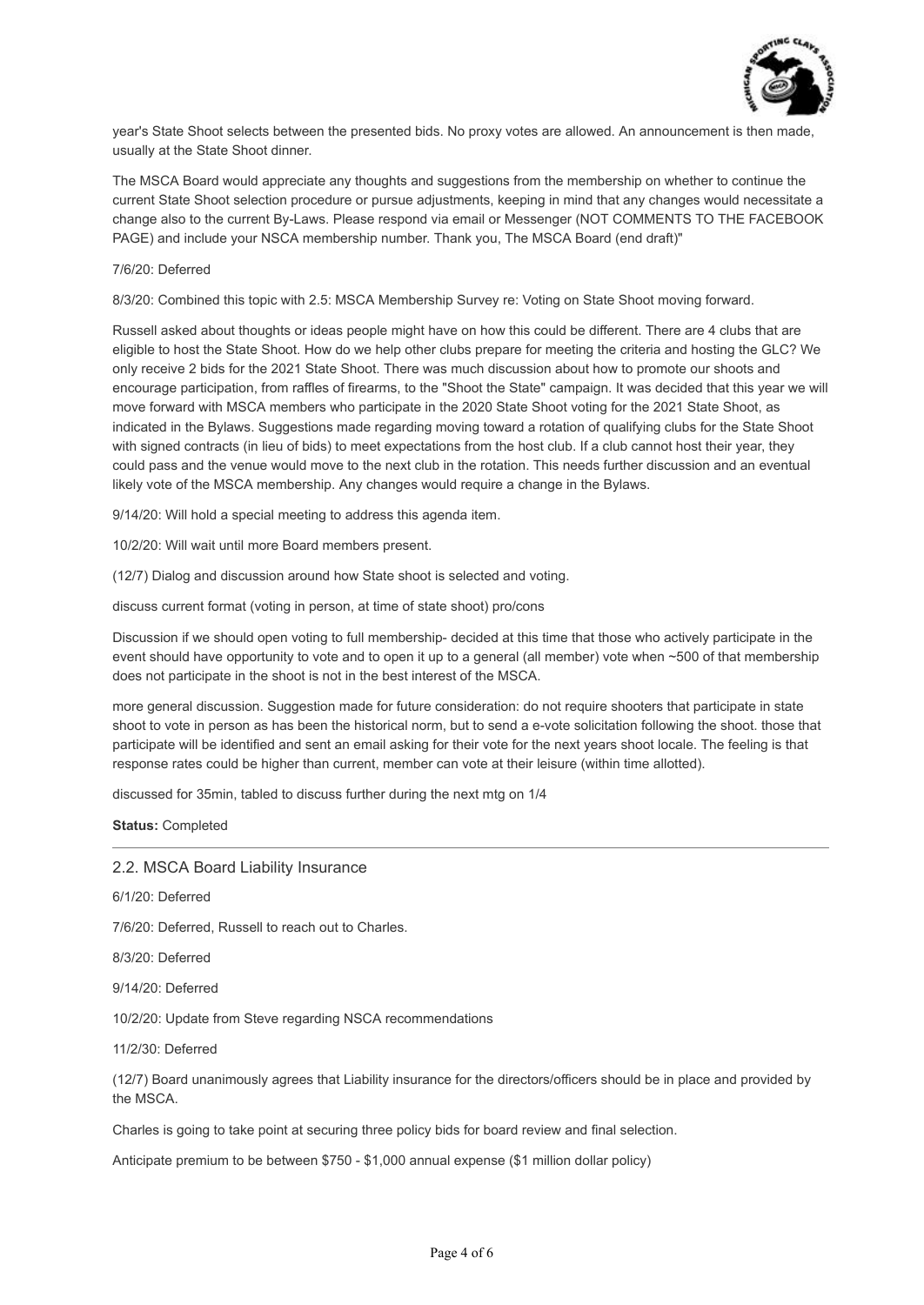

Deadline to report: February board meeting date.

**Status:** Completed

2.3. Update: COVID Response and Initiatives

(12/7) ongoing compliance as recommended by the state of Michigan governance.

**Status:** Completed

# 3. NEW BUSINESS

#### 3.1. Roles and Responsibilities for MSCA Officers

MSCA decision making process for items not already accounted for in the current By-Laws.

(12/7) General discussion around roles and responsibilities for Officers,

including authority to approve expenses and decision making on sub-committee activities (in this case, shoot card execution and sponsorship decisions)

Noted that the current By-Laws do not outline the signing authority for expenses or financial outlay.

Recommend that at the next meeting we layout these limits by Officer position so that it's clear to all.

**Status:** Completed

#### 3.2. NSCA Process for Cancelling or Scheduling of Shoots

- 1. There isn't an option to "postpone" a shoot. It's either cancelled or scheduled.
- 2. For new shoots, one consistent person from the MSCA Board (traditionally, the Secretary) is to contact NSCA with the details.
- 3. Cancellation of shoots. Individual clubs may contact NSCA to cancel their own shoots. The club should contact MSCA Board as well, in case another member wants to pick up the date.We, as the Board, can mandate that we remain the sole contact for cancellation, if we so choose. NSCA would rather be notified by both the club and MSCA to prevent gaps.
- 4. Name change of the shoot. Clubs may contact NSCA to change the name of the shoot. Again, we, as the Board, can mandate that we remain the sole contact, if we so choose.

6/1/20: Deferred

7/6/20: Deferred

8/3/20: Deferred

- 9/14/20: Deferred
- 10/5/20: Deferred
- 11/2/20: Deferred

12/7/20: Include notification fan out protocol for shoot cancellations & scheduling (outside of yearly fall scheduling).

(12/7) discussion around the protocol for cancellation of events.

after some discussion , it was noted it should be made clearer in the by-laws and a procedure established within the BOD to ensure that the board is aware of the cancellation and that Facebook, website and general members are notified of an upcoming shoot cancellation.

Looking to finalize at the next meeting when full representation of the board is present

**Status:** Completed